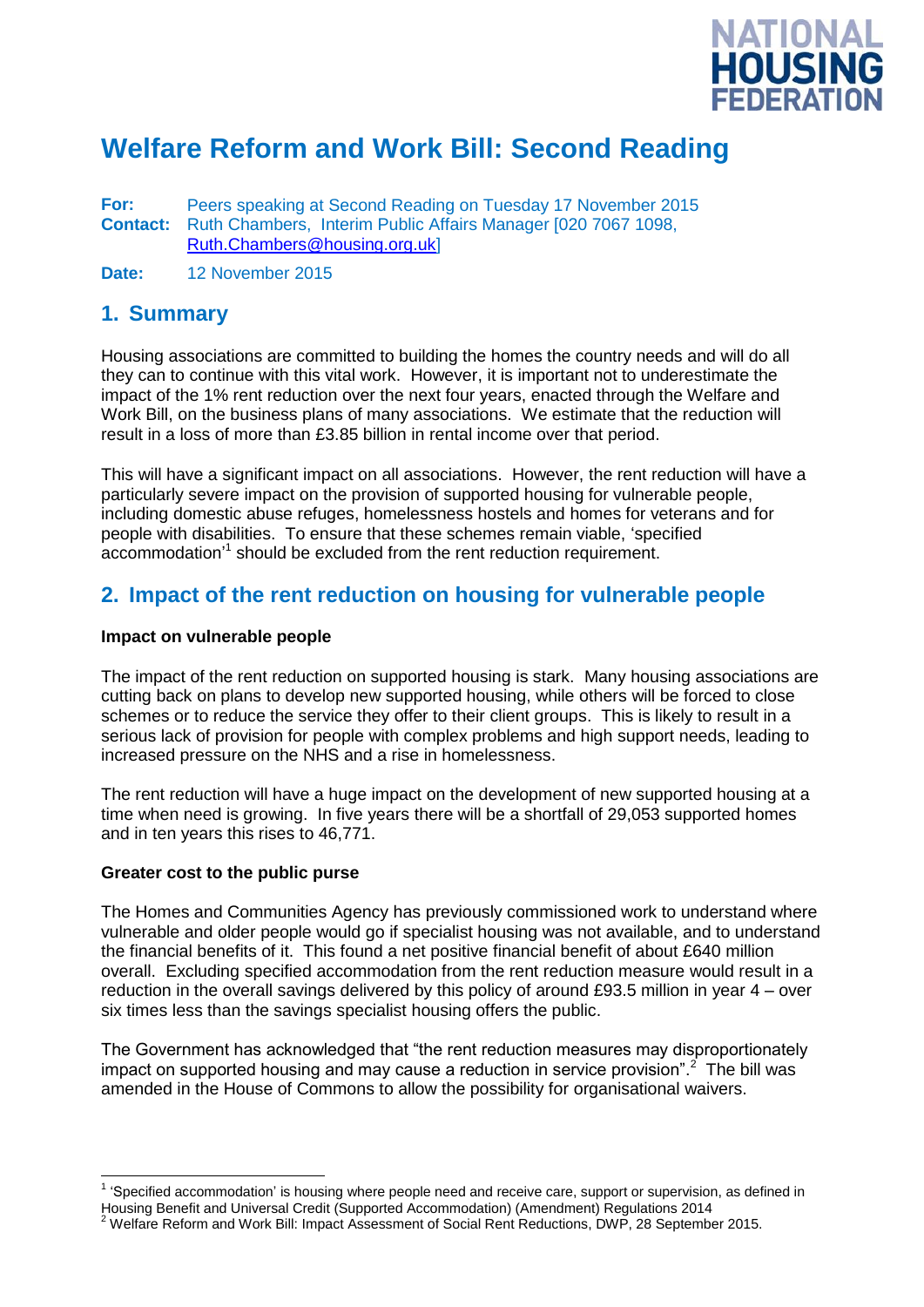However, the cost-structures used by health, care and support providers who offer housing for vulnerable people are complex and vary across the sector. This would make the development of a consistent and fair formula for determining an association's financial viability, in order to issue a waiver, extremely challenging.

**We are calling for housing for vulnerable people (known as 'specified accommodation') to be excluded from the rent reduction requirement and we hope that Peers will support this during the Second Reading debate.**

Annex 1 of this briefing includes a number of case studies of schemes that would be detrimentally affected by the rent reduction.

## **3. Impact on Stock Transfer Organisations**

Stock transfer organisations generally start out with a business plan that involves increasing rents in accordance with guidelines set by the regulator (the Homes and Communities Agency) and use this anticipated revenue to underpin borrowings that will allow them to undertake much-needed improvements to the stock they inherit from the sponsoring local authority.

This business model means that the organisation's finances are typically extremely tight in its early years of operation. In addition, during this initial period, the rents are typically well below Homes and Communities Agency formula rents. The rent cut will cause many of these organisations to struggle to deliver improvements promised to tenants at the time of transfer. In some cases their financial viability will be put at risk.

**We are therefore calling for a targeted exception from the rent cut for relatively recent Stock Transfer Organisations.**

# **4. The benefit cap**

#### **Housing affordability**

A secure and decent home is often the starting point to help people back into work. However, the provisions in the bill to lower the cap to £23,000 in Greater London and £20,000 elsewhere will severely impact the affordability of housing for thousands of families.

This affordability challenge is not restricted to families renting in the private rented sector. Our modelling shows that a couple with three children would not be able to afford the average housing association rent on a three bed property in any region. Under the £23,000 cap in London, families would face a shortfall between benefit and rent of £27.79 per week. The weekly shortfall under a £20,000 cap ranges from £37.40 in Yorkshire and Humberside to £67.35 in the South East, based on the current rent agreement.<sup>3</sup>

#### **Temporary accommodation**

A lower benefit cap will have a particularly significant impact on families living in temporary accommodation. Temporary accommodation is a vital part of the homelessness safety net and is used by local authorities to house people who have been demonstrated to be vulnerable, at risk of homelessness, or in emergency housing need.

<sup>&</sup>lt;sup>3</sup> <https://www.housing.org.uk/publications/browse/benefit-cap-modelling-13-july-2015/>